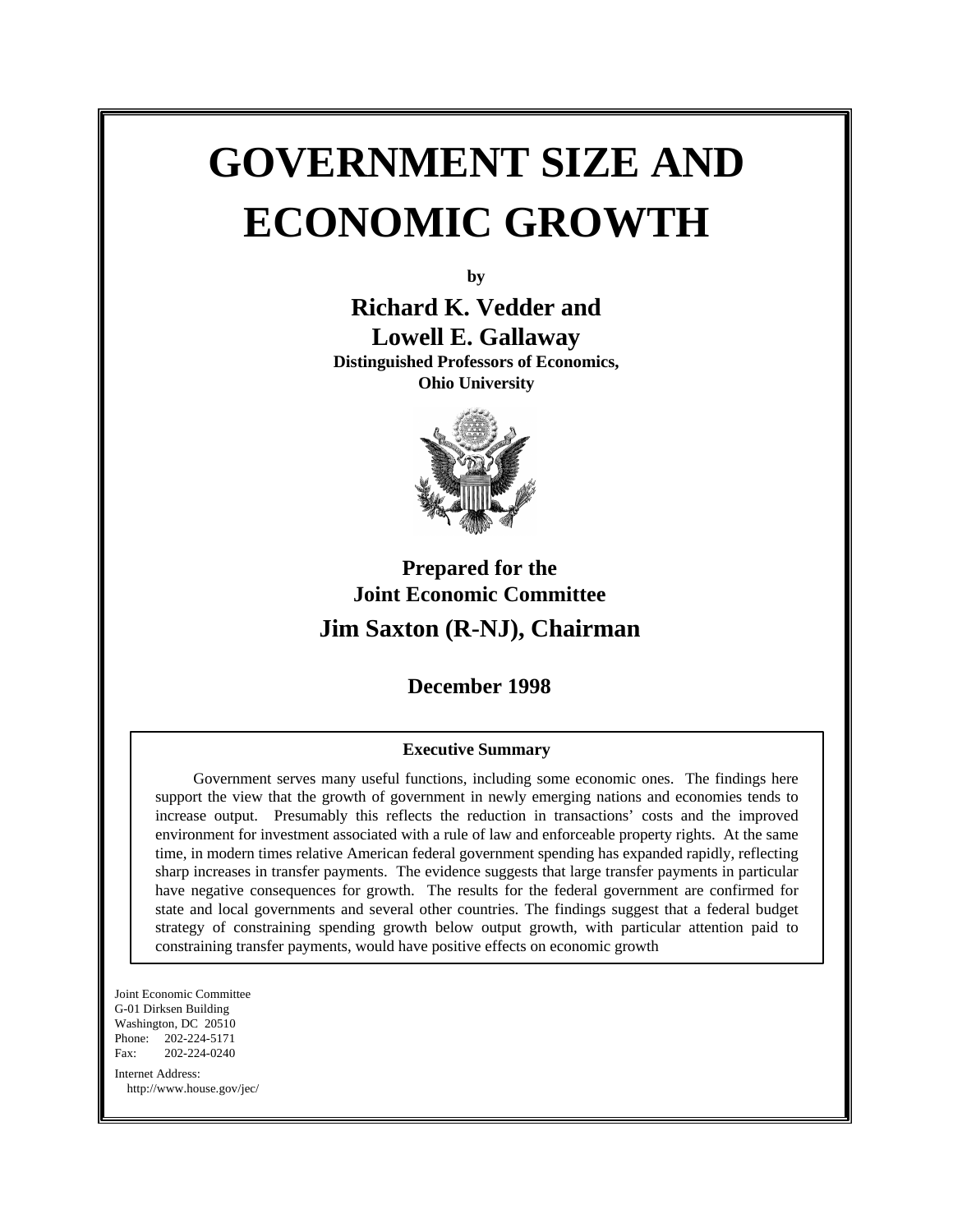# **GOVERNMENT SIZE AND ECONOMIC GROWTH**

#### **INTRODUCTION**

It is a fact that no society throughout history has ever obtained a high level of economic affluence without a government. Where governments did not exist, anarchy reigned and little wealth was accumulated by productive economic activity. After governments took hold, the rule of law and the establishment of private property rights often contributed importantly to the economic development of Western civilization, and it has similarly impacted on other societies as well. Government is a necessary, though by no means sufficient, condition for prosperity.

It is also a fact, however, that where governments have monopolized the allocation of resources and other economic decisions, societies have not been successful in attaining relatively high levels of economic affluence. Economic progress is limited when government is zero percent of the economy, but also when it is at or near 100 percent. The experience of the old Soviet Union is revealing, as was the comparison of East and West Germany during the Cold War era, or of North and South Korea today. Too much government stifles the spirit of enterprise and lowers the rate of economic growth.

If no government is too little, but all-encompassing government is too much, what is about right from the standpoint of maximizing economic welfare? Has the growth of government in the United States and other advanced industrial nations proceeded too little, too much, or about right from the standpoint of increasing the output of goods and services? Should the United States expand governmental activity faster or slower than the growth in the economy as a whole in order to expand output of goods and services?

#### **THE ARMEY CURVE**

Borrowing a graphical technique popularized by Arthur Laffer, Representative Richard Armey, an economist by training, developed what he termed the Armey Curve (see Figure 1).<sup>1</sup> In a state of anarchy, output per capita is low. Similarly, where all input and output decisions are made by government, output per capita is likewise low. Where there is a mix of private and government decisions on the allocation of resources, however, output often is larger. The output-enhancing features of government dominate when government is very small, and expansions in governmental size

<sup>&</sup>lt;sup>1</sup> See Richard Armey, *The Freedom Revolution* (Washington, D.C.; Regnery Publishing Co., 1995), for a discussion of his perspective.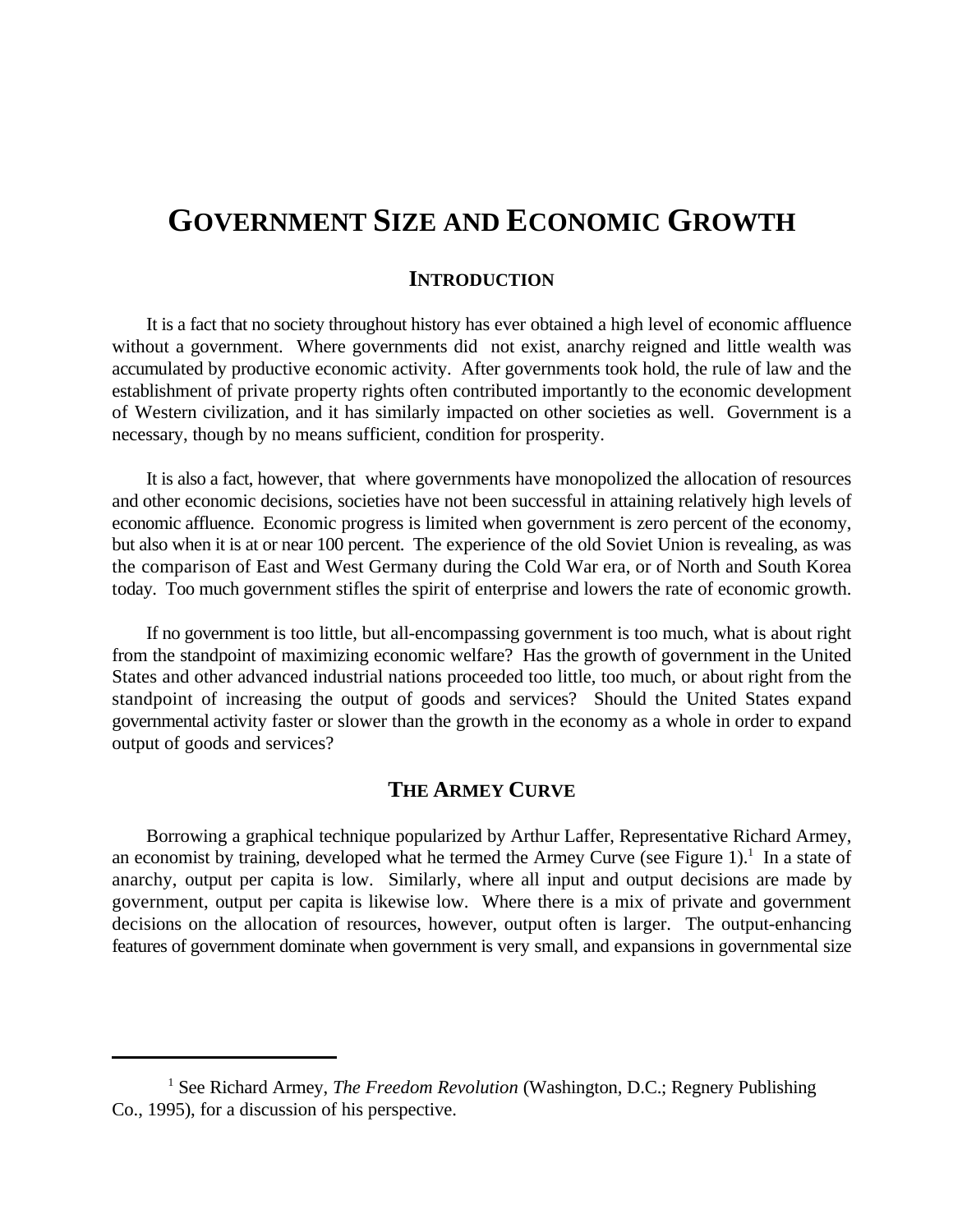are associated with expansions in output. At some point, however, further expansion o f governmen t no longer leads to output expansion, as the growth-reducing aspects of government grow larger, and the growthenhancing features of government diminish. Further expan-sion of government contributes to economic stagnation and decline.

Why is this so? In a world without government, there is no rule of law, and no protection of property rights. Bullies and strong people can steal the assets of



weaker persons with impunity. There is little incentive to save and invest because the threat of expropriation is real and constant. Moreover, without some collective action, there is no protection from bigger bullies, namely foreign nations, or pirates on the high seas. Collective action also facilitates the creation of roads that improve transportation and lower trading costs. Government can also create a reliable medium of exchange, further developing the gains from trade. Thus, the establishment and early growth of government is associated with rising levels of income and positive rates of economic growth.

As governments grow, the law of diminishing returns begins operating. While the construction of roads initially assists output expansion, the construction of secondary roads and upgrading primary roads start to have less added positive impact per dollar spent. Moreover, the taxes and/or borrowing levied to finance government impose increasing burdens. Low tax rates become higher. New taxes, such as income taxes, are added to low consumption levies, with increasingly adverse effects on human economic behavior. Tariffs are raised, thwarting trade. New government spending no longer enhances economic growth.

When government is small, political actions at income redistribution via tax policy or through payments to the poor are modest in magnitude. As transfer payments and progressive taxation grow with increasingly large government, the negative effects of governmental spending magnify. In small amounts, welfare payments help the poor and do not dramatically influence behavior. As the payments grow larger and more comprehensive, they lead to pronounced work disincentive effects. Thus, it is to be expected that as government absorbs an increasingly large percent of national output, incremental spending will actually have an adverse effect on output.

The Armey Curve does not suggest that "all government is bad." To the contrary, some government serves the public good. But like most good things, too much of it is harmful. Just as drinking one glass of wine daily may be good for the drinker's health but drinking 10 glasses is bad,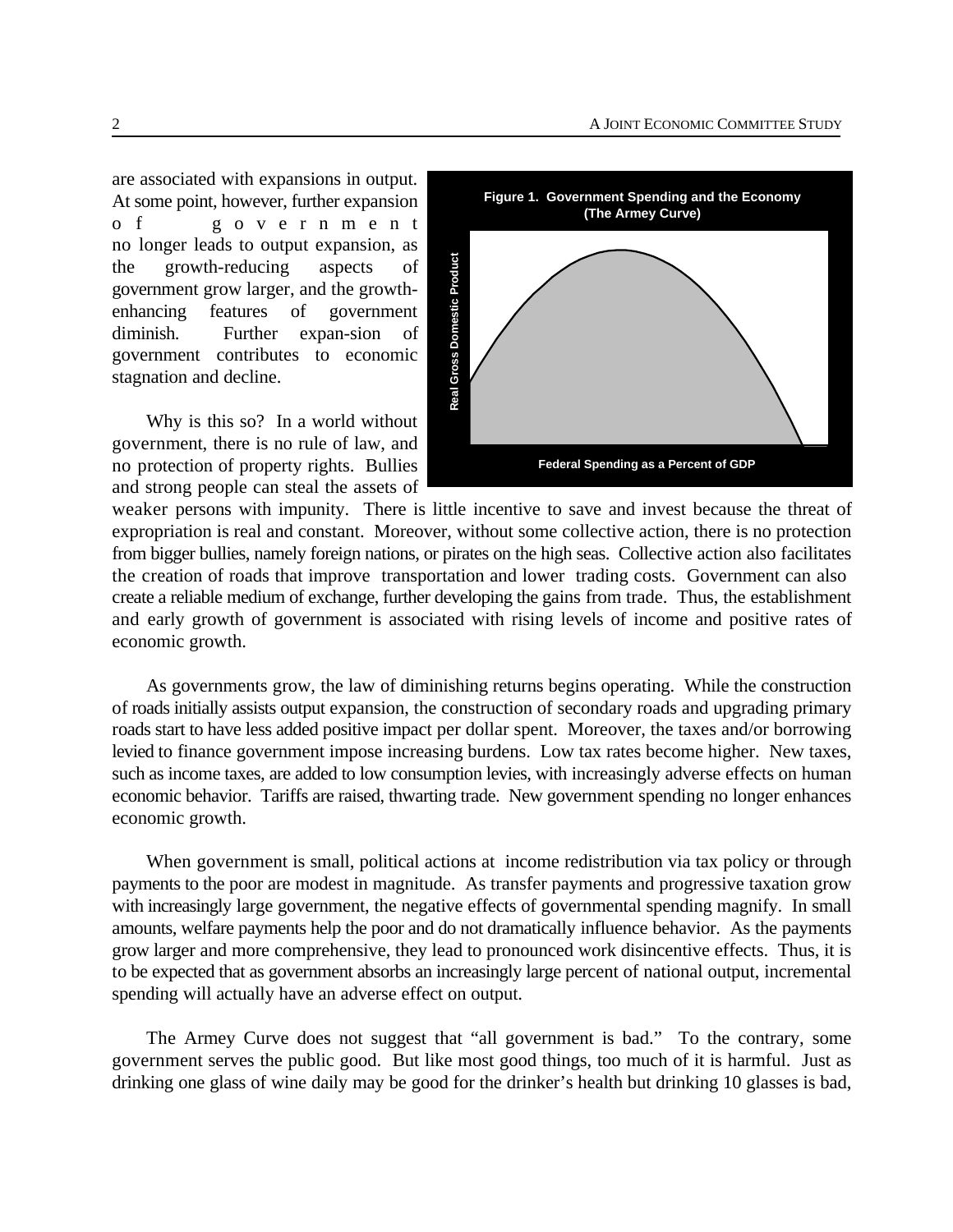so government in moderation is good for the economy while in excess it is bad. Milton Friedman, comparing the United States and Hong Kong, put it well recently:

Government has an essential role to play in a free and open society. Its average contribution is positive; but I believe that the marginal contribution of going from 15% of the national income to 50% has been negative.....<sup>2</sup>

Professor Friedman is suggesting that the threshold where government's role in economic growth is probably somewhere between 15 and 50 percent of the national income or output. We will test that assertion shortly.

America's large lead over many other areas of the world in economic supremacy has eroded over time. Moreover, annual real output in the United States is typically growing less rapid than was the case in earlier decades, as Figure 2 demonstrates. While the current economic boom has been long lived and been characterized by unemployment as low as we have seen in more than two decades, this is the first long (more than three years) economic recovery since reliable data were first available in (1854). There has not been a single year in which real output has risen at least 4 percent.



#### The output slowdown is not unique to the United States. Growth rates in Europe, for example, are lower in the past generation than in the preceding one. Both Europe and the United States have had a marked growth in the size of government relative to total output in recent years. By contrast, growth rates in many nations of Asia today are higher than a generation ago. In many of these places, such as Hong Kong or Korea, the private sector's growth has been faster than that of government. That is particularly true in the region's giants, China and India. As government's role in resource allocation has declined relative to that of the market-based private economy, it seems that growth rates have accelerated. This casual evidence would seem to support the existence of an Armey Curve phenomenon.

#### **THE GROWTH SLOWDOWN**

<sup>&</sup>lt;sup>2</sup> Milton Friedman, "If Only the U.S. Were as Free as Hong Kong," *Wall Street Journal*, July 8, 1997, p. A14.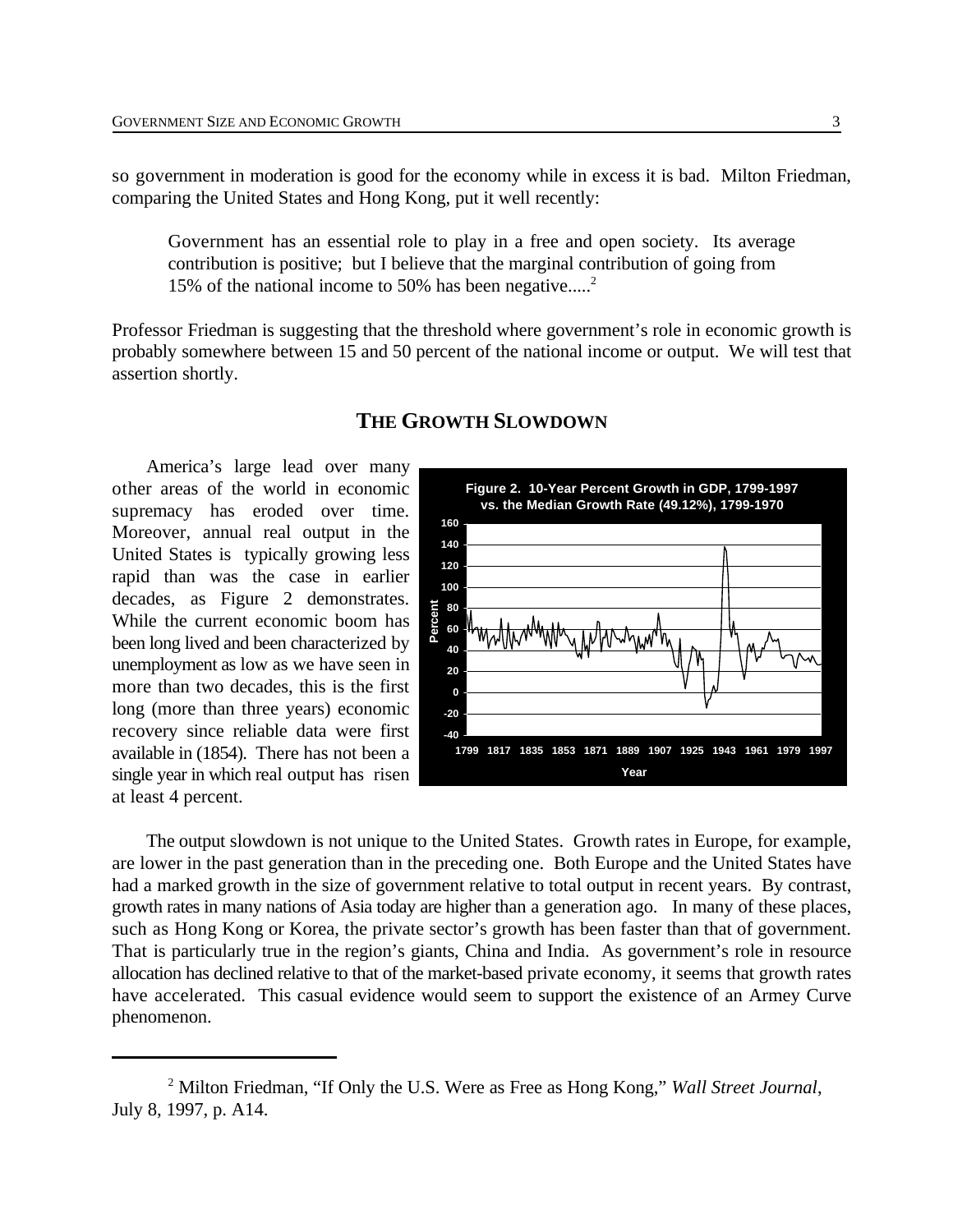#### **THE ARMEY CURVE IN THE UNITED STATES**

Does the historical experience verify the existence of the Armey Curve? The short answer is yes, whether the frame of reference is the contemporary American economy, the American economy over long-time frames, or the economies of other nations. Statistical testing suggests that many modern Western economies are in the downward-sloping portion of the Armey Curve, where reduction in the relative size of government would have positive effects on economic opportunities for the citizenry.

There are various ways of precisely defining the Armey Curve. One approach is to relate government as a percent of total output, *G* , to total output (real gross domestic product), *O*. The Armey Curve as portrayed in Figure 1 can be expressed in a simple quadratic fashion, as follows:

(1) 
$$
O = a + bG - cG^2
$$
.

The positive sign on the linear term, *G,* is designed to show the beneficial effects of government spending on output, while the negative sign for the squared term means the variable measures any adverse effects associated with increased governmental size. Since the squared term increases in value faster than the linear term, the presence of negative effects from government spending eventually will outweigh the positive effect, producing the downward-sloping portion of Figure 1.

Output expands over time, of course, for reasons unrelated to government size. Human and capital resources grow, so one would expect that with the passage of time, *T*, output will grow. To control for this factor, we introduce the time variable *T* in our initial statistical analysis, defining the first year examined, 1947, with the value one, the year 1948 with the value two, and so on, up to the value 51 for the last year examined,  $1997<sup>3</sup>$  Also, output varies with the business cycle. We would expect output to be below the time-trend gross domestic product (GDP) in years in which the civilian unemployment rate, *U*, is high. Therefore, we will expand equation

(1) by the addition of time trend and unemployment variables. Thus, the final form of a statistical estimating equation designed to explain variations in the level of real GDP over the period 1947 to 1997 is demonstrated in Equation 2:

(2)  $Q = A + bG - cG^2 + dT - eU$ .

This model was reported in our *The Impact of the Welfare State on the American* <sup>3</sup> *Economy* prepared for the Joint Economic Committee in December 1995. More recent data are included in the reported results.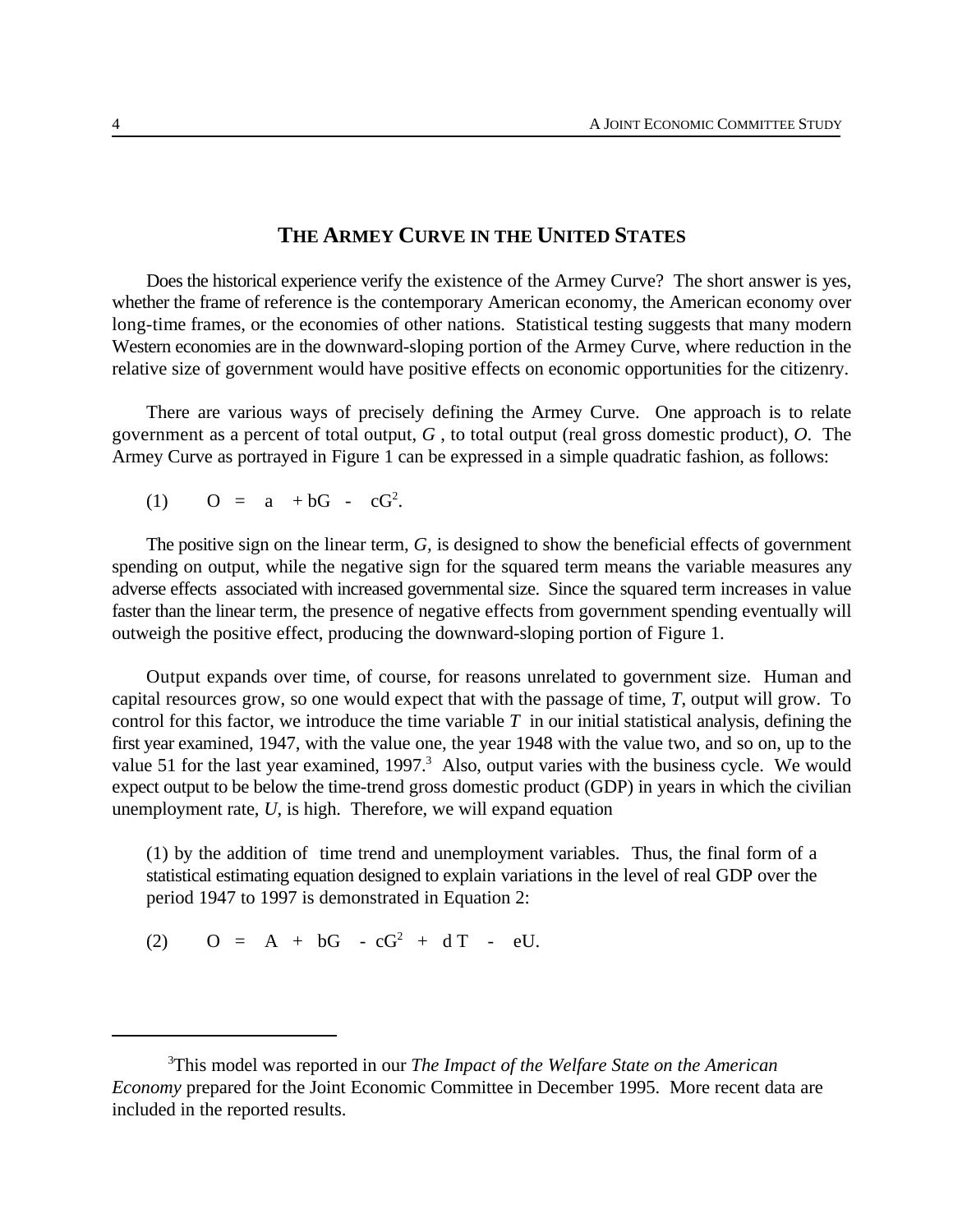The results of estimating expression (2) using ordinary least squares regression analysis are reported in Table 1.<sup>4</sup> All the independent variables are significant at the 5 percent level or better. The results permit a statistical estimation of the Armey Curve in Figure 1, specifically the point where output is maximized. The Curve peaks where government spending equals 17.45 percent of GDP. Since federal spending in recent years has been between 20 and 22 percent of GDP, the results suggest that the federal government is 12-20 percent too large from the standpoint of growth optimization. The last year in which federal spending was below 17.5 percent of GDP was 1965.

| <b>Regression Term or Statistic</b> | <b>Statistic or Regression Coefficient</b> | t-Statistic |
|-------------------------------------|--------------------------------------------|-------------|
| Constant                            | $-566.15$                                  | $-1.07$     |
| Federal Spending as a % of GDP      | 121.17                                     | 2.27        |
| Square of Federal Spending as       |                                            |             |
| a % of GDP                          | $-3.47$                                    | 2.39        |
| Time                                | 136.07                                     | 24.28       |
| Unemployment                        | $-60.71$                                   | $-9.64$     |
| R <sub>2</sub>                      | .9994                                      |             |
| Durbin-Watson                       | 2.144                                      |             |
| <b>ARMA</b> Adjustment              | $\overline{2}$                             |             |
| F-Statistic                         | 13,094.12                                  |             |

#### **Table 1. Regression Analysis Used to Explain Variations in Real Gross Domestic Product, United States, 1947-1997**

If this result is correct, the Nation since 1965 has been in the negatively sloped portion of the Armey Curve - higher government spending (as a percent of total output) is associated with lower levels of real output. If true, this suggests that a post-1965 statistical analysis using a traditional linear model (dropping the squared term in the second equation) would produce a *negative relationship* between government spending and growth. As equation (3) demonstrates, this the case, with the negative relationship significant at the 1 percent level:

(3) O = 1356.42 - 30.48 G - 51.38 U + 127.87 T,  $(13.48)$   $(4.55)$   $(7.11)$   $(122.08)$ \_

<sup>&</sup>lt;sup>4</sup> The data on government spending as a percent of GDP are based on fiscal year data. The unemployment rate data are for calendar years. Two ARMA terms introduced to control problems of serial correlation are not listed.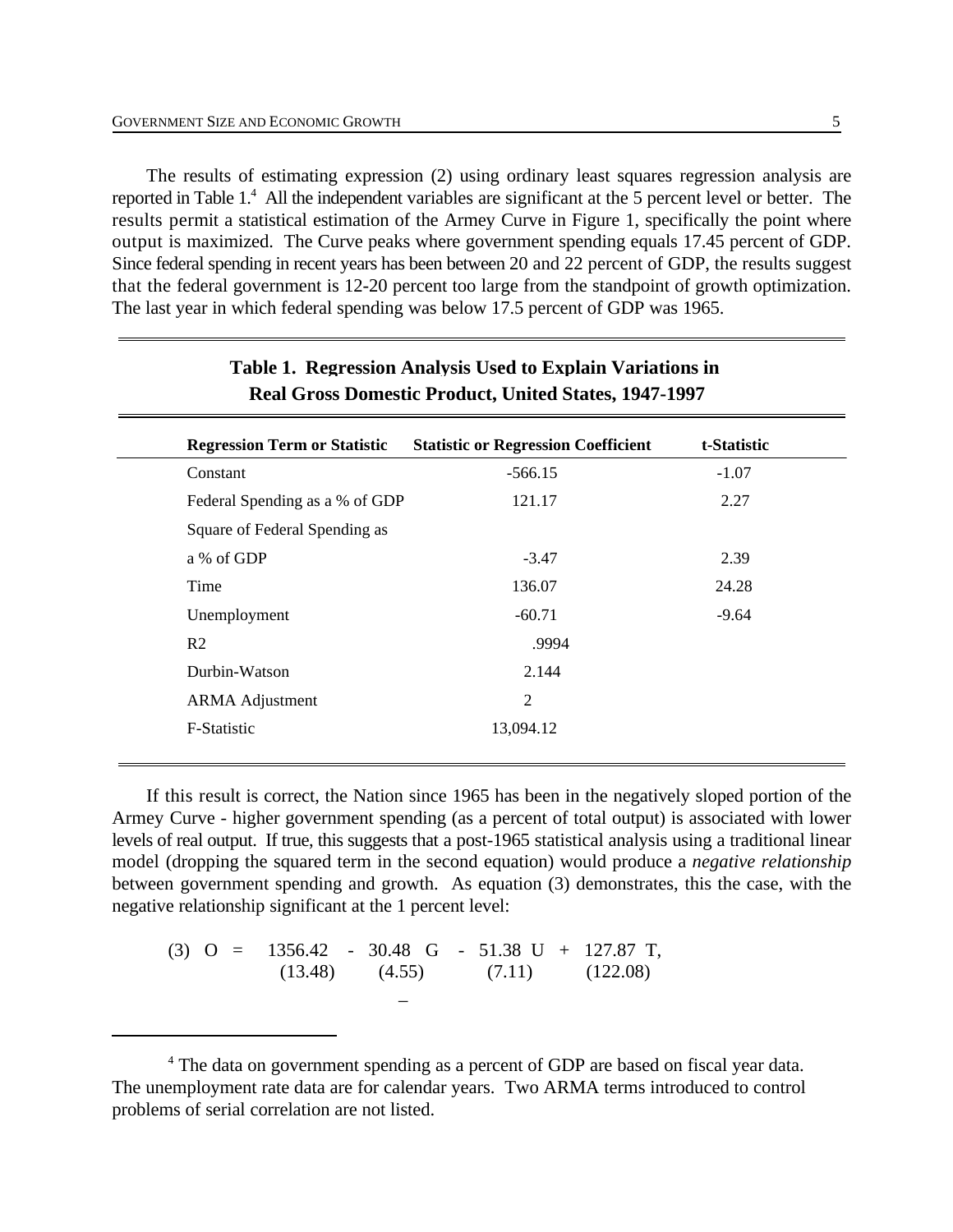$$
D-W = 1.98 \, , \quad R^2 = .999, \quad F = 6085.98, \quad ARMA = (0,4),
$$

where the numbers in parentheses are t-values. These results suggest that for each 1 percent increase in the government share of GDP, the GDP itself falls by about \$30 billion. Since the numbers are expressed in 1992 dollars, the figure in current dollars would be slightly higher, perhaps \$34 billion. Since a 1 percent change in GDP is currently about \$80 billion, this suggests that \$80 billion in federal spending has associated with it an output-reducing impact of about \$34 billion, or somewhat more than 40 percent of the total - the "deadweight" loss of modern government. These results are remarkably consistent with other findings on the efficiency costs of taxation, the primary means used to finance government.<sup>5</sup>

All of these results are consistent with the interpretation that the early development of the welfare state in the first half of this century did not harm economic growth, and indeed even had some positive impact on output. The expansion of government since the Great Society of the mid-1960s, however, has had a deleterious impact on the rate of economic growth. Moreover, the relatively robust economic conditions of the 90s are explainable in terms of some decline in the government share of GDP. That share fell from about 22.6 percent in 1991 to about 20.2 percent today (partly estimated). 1997 was the fifth consecutive year in which government spending fell as a percent of GDP, suggesting relatively more efficient private sector spending was substituting for governmental activity, thereby leading to a positive impact on economic growth. The only other postwar period where government's share of GDP fell for more consecutive years was from 1983 to 1989, a period of unprecedented modern peacetime prosperity. In the 80s, the conservative Republican Administration of Ronald Reagan promoted restrained governmental growth with positive economic effects. In recent years, a Democrat President (Bill Clinton) has largely embraced a fairly conservative budget policy under pressure from a Republican-controlled Congress.

#### **THE IMPACT OF GOVERNMENT DOWNSIZING ON NATIONAL OUTPUT**

From Table 1, we can calculate that the fall in government's share in GDP from 1991 to 1997 has raised the GDP level almost precisely 1 percent. In other words, the moderate downsizing of the relative size of government added roughly 0.15 percentage points to the average annual GDP growth observed over the past six years. The growth slowdown observed in recent times would have been even greater were it not for some reduction in the federal government's role in our society.

Interestingly, using the current size of federal government spending (roughly 20 percent of GDP), Milton Friedman is right on another point: *on average* the government's contribution is positive (the GDP would be lower if there were no government). The aggregate positive contribution of government is estimated for 1997 to be about \$1 trillion. However, *at the margin*, government's impact has been noticeably negative.

 $5$  Perhaps the standard reference is Charles L. Ballard, John B. Shoven and John Whalley, "A General Equilibrium Computation of the Marginal-Welfare Costs of Taxation in the United States," *American Economic Review*, March 1985. They observed efficiency losses varying from about 20 to about 50 percent of tax revenues.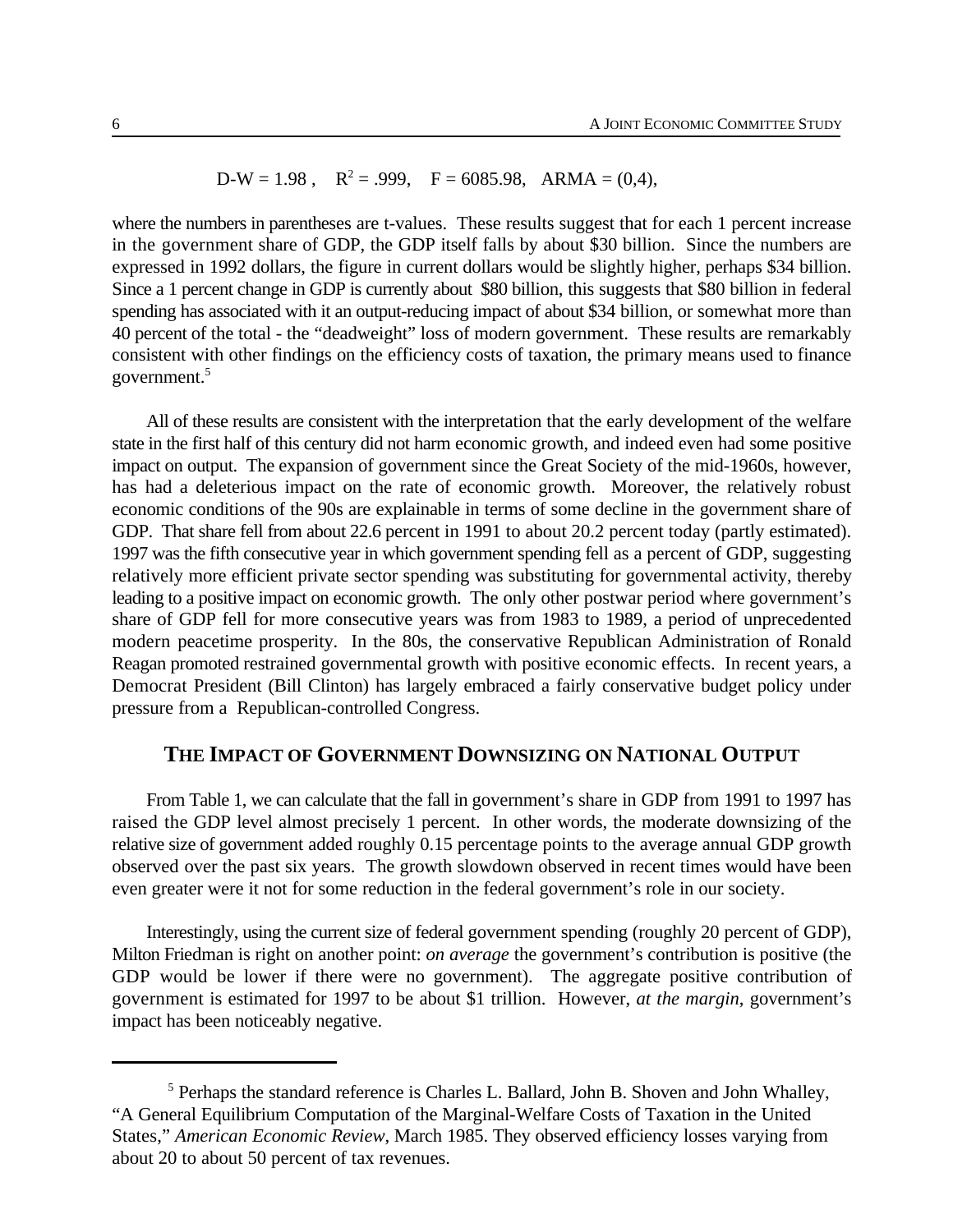The data here suggest that a further reduction in government size to 17.45 percent of GDP would be growth enhancing. The positive impact of government downsizing at the margin gets smaller as we approach the optimum. Nonetheless, the results from (1) would suggest that reducing federal spending by about 2.75 percent of GDP (or by about \$225 billion) would raise GDP by slightly more than \$30 billion a year. This is a permanent increase. The present value of that increase over, say, the next generation reaches into several hundred billion dollars.<sup>6</sup> It is certainly worth doing.

Moreover, this estimate of effects is almost certainly too small. The implicit deadweight loss from government spending implied here is less than 15 percent, well under the estimates for deadweight loss from taxes usually observed. Using the estimates from (3) above, the gains to GDP by reducing government spending as a share of GDP to 17.45 percent rises to more than \$80 billion a year. Furthermore, additional empirical work below suggests that the optimal size of government may well be smaller than 17.45 percent.

If this analysis is correct, a sound budget policy would be for the Nation to continue to allow for modest growth in federal spending, but by amounts less than overall nominal increases in gross domestic product, so that spending declines as a percent of GDP. At the same time, the results above, while fairly robust statistically, are only one test of the Armey Curve hypothesis, and alternative model specifications or time periods might offer different results.

### **A TEST OF THE ARMEY CURVE FROM PRESIDENTS WASHINGTON TO CLINTON**

To deal with the possibility that the results in Table 1 are a statistical artifact of some sort, we

modified the model in two ways. First, we looked at the historical experience from 1791 to the present, that is from the Administration of President Washington to that of President Clinton. Second, we looked at an alternative formulation of the Armey Curve, namely looking at the rate of *change* in output (or economic growth), rather than the *level* of output. This also helps us deal with severe statistical problems of analyzing data over extremely long time periods.

The growth in the size of the federal government over time is substantial relative to the economy as a whole, as



<sup>&</sup>lt;sup>6</sup>The present value of a \$30 billion enhancement of GDP over a 25-year period using a 3 percent real interest rate (thus taking into account the impact of inflation on nominal GDP values) is \$522.4 billion.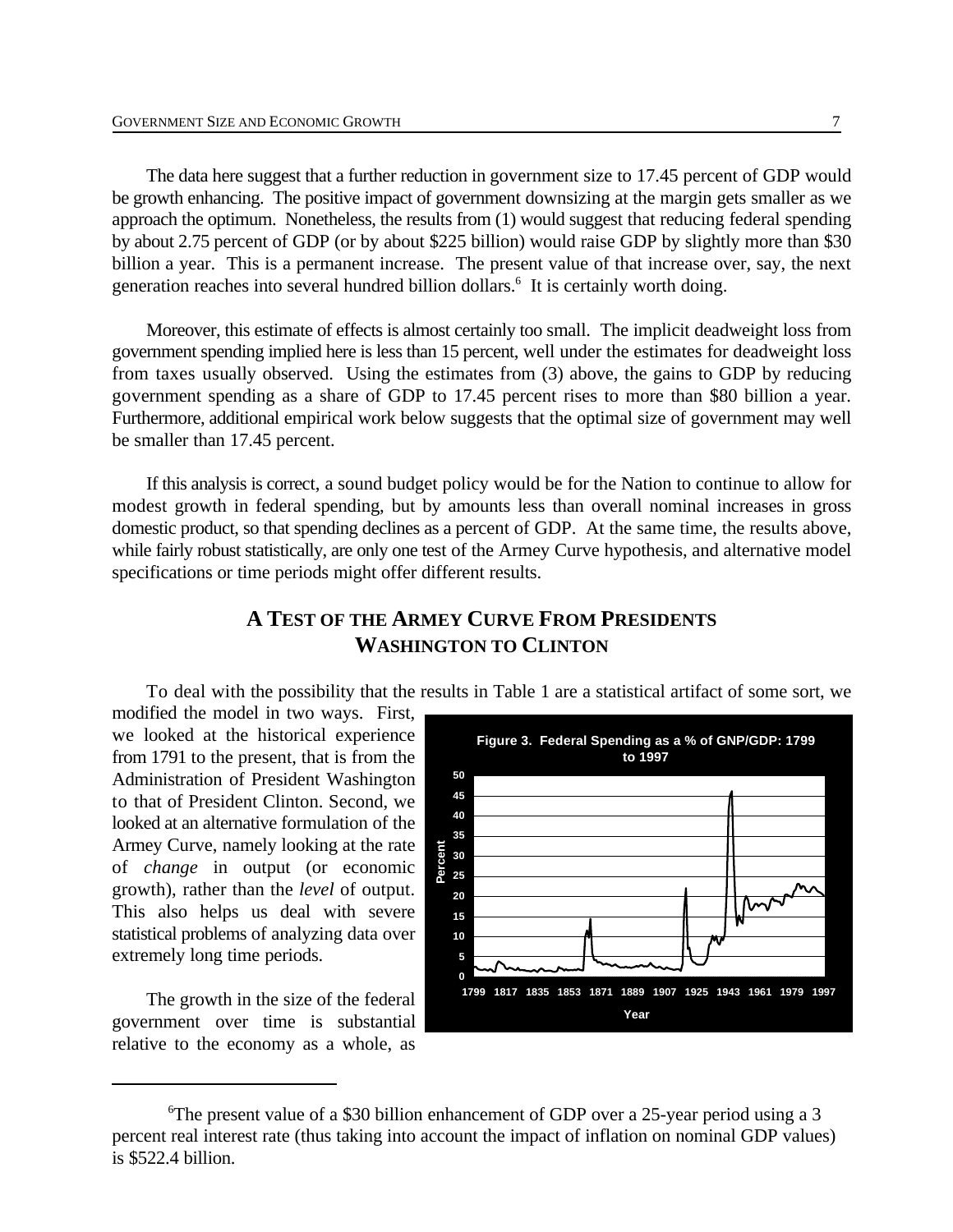Figure 3 indicates. Prior to 1916, it was rare for federal government spending to exceed 3 percent of total output except during wars. The ratcheting up of spending to the high single digits in the interwar period was followed by a second ratcheting up in spending into the double-digit percentages following World War II.

Our interest is in long-term growth, not business cycle fluctuations. Accordingly, instead of trying to explain single-year rates of growth in output, which are often largely determined by the business cycle, we look at the five- or 10-year rate of growth in output, which presumably largely reflects longer term growth trends. Since we are looking at growth over a five- or 10-year period, it is appropriate to measure *G* (government spending as a percent of GDP) and  $G<sup>2</sup>$  using an average of those measures over the same time period.

There may be a time trend towards higher or lower growth in real GDP over time. Given the slowdown in the rate of population growth, there may be some tendency for the growth rate to fall over time. To account for this, we again introduce a time variable *T* in the analysis, where the value of *T* is simply the year in question. Finally, there were three wars that were extraordinarily dramatic in their short-term economic impact: the Civil War, World War I and World War II. A war variable *W* was used that measured the percentage of years in the five- or 10-year period examined that included war years (1861-65, 1917-19, and 1941-45).<sup>7</sup>

With *O* now standing for the *change in output*, the results obtained for 1796 to 1996 using the five-year averages were:

(4)  $Q = 73.691 + 1.518 \text{ G} - 0.069 \text{ G}^2 - 0.030 \text{ T} + 7.362 \text{ W}$  $(2.253)$   $(4.989)$   $(7.257)$   $(1.669)$   $(2.441)$  $R^2 = .637$ , F = 39.950, D-W = 1.771, ARMA= (0,5).

The Armey Curve is confirmed, with both the terms being statistically significant at the 1 percent level. The time trend variable is only marginally significant (at the 10 percent level), while the variable measuring the presence of major wars is significant at the 5 percent level. The results suggest that the size of government was optimized at 11.06 percent of total output, sharply below current levels and, indeed, below the level observed in the postwar period. This analysis would suggest that while the

There are a number of data problems associated with any long-term time series analysis. Data for changing total output for the years 1791-1888 were taken from Thomas Senior Berry, *Production and Population Since 1789: Revised GNP Series in Constant Dollars* (Richmond, VA: Bostwick Press, 1988); for 1889-1928, we used U.S. Department of Commerce, *Historical Statistics of the United States, Colonial Times to 1970* (Washington, D.C.: Government Printing Office, 1975); for post-1929 data, we used the *Economic Report of the President*, various years. Government spending data were derived from *Historical Statistics...* and various issues of the *Economic Report...* Before 1929, the output measure is gross national product; after 1929, gross domestic product is used.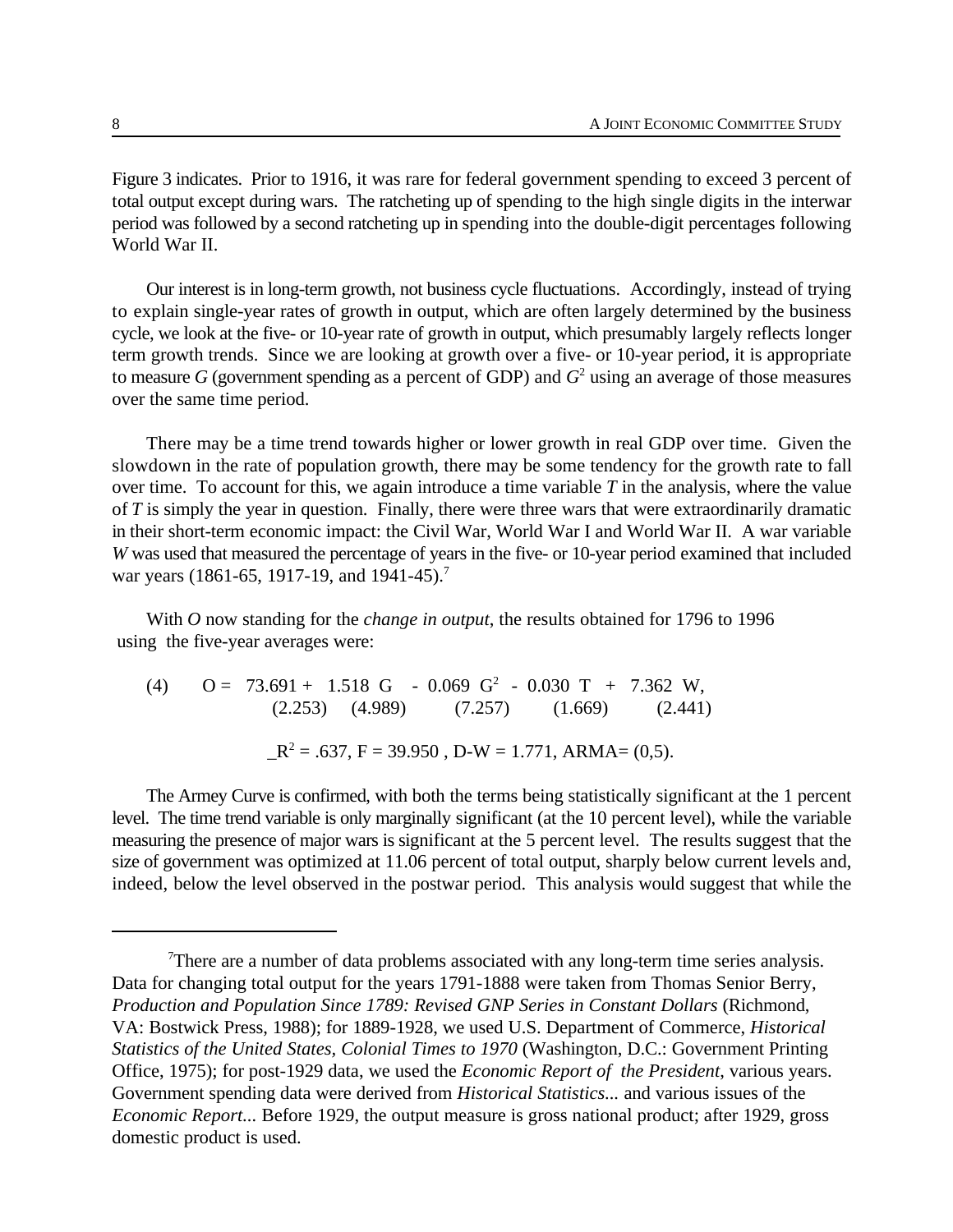relative size of the federal government was too small during the 19th and even during this century before 1940, the fact that postwar government size did not return to prewar levels in a relative sense had a negative impact on the economy, reflected in such phenomena as marginal income tax rates of more than 90 percent as late as 1963.

Equation (4) was reestimated for 1801-1996 using 10-year averages of the relevant variables:

(5) 
$$
0 = 350.875 + 3.033 \text{ G} - 0.113 \text{ G}^2 - 0.166 \text{ T} + 0.034 \text{ W}
$$
  
\n(6.385) (3.984) (4.046) (5.527) (0.592)  
\n $\bar{R} = .640, \text{ F} = 39.582, \text{ D-W} = 2.001, \text{ARMA} = (0,5).$ 

The relevant variables are again significant at the 1 percent level. The size of government that maximizes economic growth is now estimated at 13.42 percent of total output, up a good deal from the estimate in (4). At the same time, however, this is still well below the 10-year average percent of total output absorbed by federal spending in any postwar year, the low being 16.28 percent in 1956. It is about, however, the governmental proportion observed in several individual years in the late 1940s or early 1950s. The observation that the United States was in the negatively sloped part of the Armey Curve in the postwar era is confirmed by looking at the simply bivariate relationship between *G* and output growth for the years 1950 to 1996:

(6) 
$$
O = 77.423 - 2.093
$$
 G,  
\n(10.543) (5.672)  
\n $R^2 = .651, F = 29.601, D-W = 1.856, ARMA = (0,2).$ 

By contrast, if one looks at the period of peace between the Civil War and World War I (1875-1916) when the 10-year average of government spending as a percent of GDP was consistently in the low single digits, a positive linear relationship is observed between government spending as a percent of GDP and GDP growth

(7) 
$$
O = 24.135 + 9.845 \text{ G},
$$
  
\n(2.777) (2.961)  
\n $R^2 = .215, F = 3.804, D-W=1.781, ARMA = (3,0).$ 

Put simply, small government seems to be growth enhancing; big government is growth reducing.

#### **DECOMPOSING FEDERAL SPENDING**

It is possible to take our original model, the results of which are reported in Table 1, and look at the various components of federal spending and how they relate to output. Do we still find Armey Curves? Or, are some forms of federal spending so debilitating that there is a case that there is a continuously negative relationship between spending and output? Are other forms of spending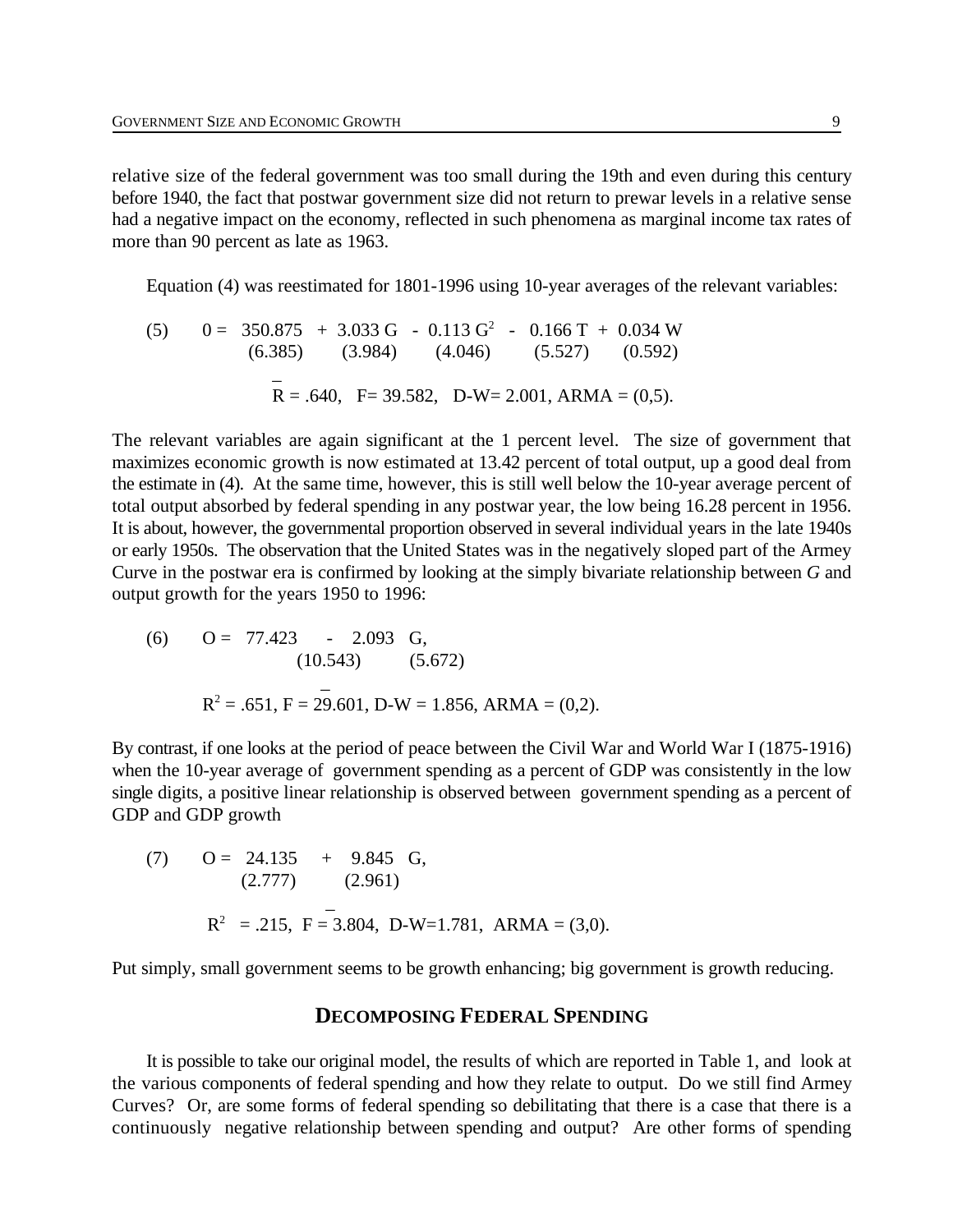| <b>Category of Spending</b>                                                | Does a Persistently Negative Spending/<br><b>Growth Relationship Exist?</b> | Does the Armey<br><b>Curve Exist?</b> |  |
|----------------------------------------------------------------------------|-----------------------------------------------------------------------------|---------------------------------------|--|
| All Entitlements (Income Security $+$                                      |                                                                             |                                       |  |
| $Health + Social Security + Medicine)$                                     | Yes                                                                         | $Yes*$                                |  |
| Income Security                                                            | No.                                                                         | <b>Yes</b>                            |  |
| Health                                                                     | N <sub>0</sub>                                                              | No.                                   |  |
| Defense                                                                    | N <sub>0</sub>                                                              | No.                                   |  |
| Net Interest Payments                                                      | $Yes*$                                                                      | Yes                                   |  |
| <b>Other Federal Spending</b>                                              | $No+$                                                                       | N <sub>0</sub>                        |  |
| The linear term is statistically significant at only the 10-percent level. |                                                                             |                                       |  |
| <sup>+</sup> The relationship is positive and statistically significant.   |                                                                             |                                       |  |

| Table 2. Regression Results: Categories of Federal Spending |
|-------------------------------------------------------------|
| and Economic Growth, 1947-1997                              |

continuously positive in their impact? How has the changing composition of federal spending over time impacted on growth?

We estimated equation (2) for many different categories of spending. Literally scores of regressions were run, and in the interests of readability and efficiency the results are summarized in Table 2. Beginning with income maintenance or entitlement programs which currently dominate the federal budget, we generally see the existence of an Armey Curve, or, worse, a persistent negative spending-output relationship. The broadest measure of transfer payment spending, incorporating income security, health, medicare, and social security, shows *both* a statistically significant Armey Curve and a statistically significant linear negative relationship. It may well be that when this broad category of spending was relatively small (say, less than 3 percent of GDP, which was the case before 1958), further expansion had some modestly positive effects, but that those effects are dominated by the negative effects of expansion once these programs became large (first passing 10 percent of GDP in 1982). The Armey Curve analysis suggests that these transfer payment programs reached their optimal size from an output maximization perspective at about 7.33 percent of GDP, about the level reached in 1974.

Since total spending on these transfer payment programs now approximates 11.5 percent of GDP, this analysis suggests that about these payments exceed the growth optimization point by about 4.2 percentage points of GDP (currently somewhere around \$350 billion annually). This gap is more than the total gap between actual *total* federal government spending (as a percent of GDP) - about 20 percent - and that amount that would maximize output (17.4 percent of GDP, using the 1947-97 data and the original model). Thus, the evidence seems to suggest that the problem of excessive government growth in the postwar era is a problem relating to entitlements and income transfers. There is a distinct Armey Curve relationship observable with respect to income security programs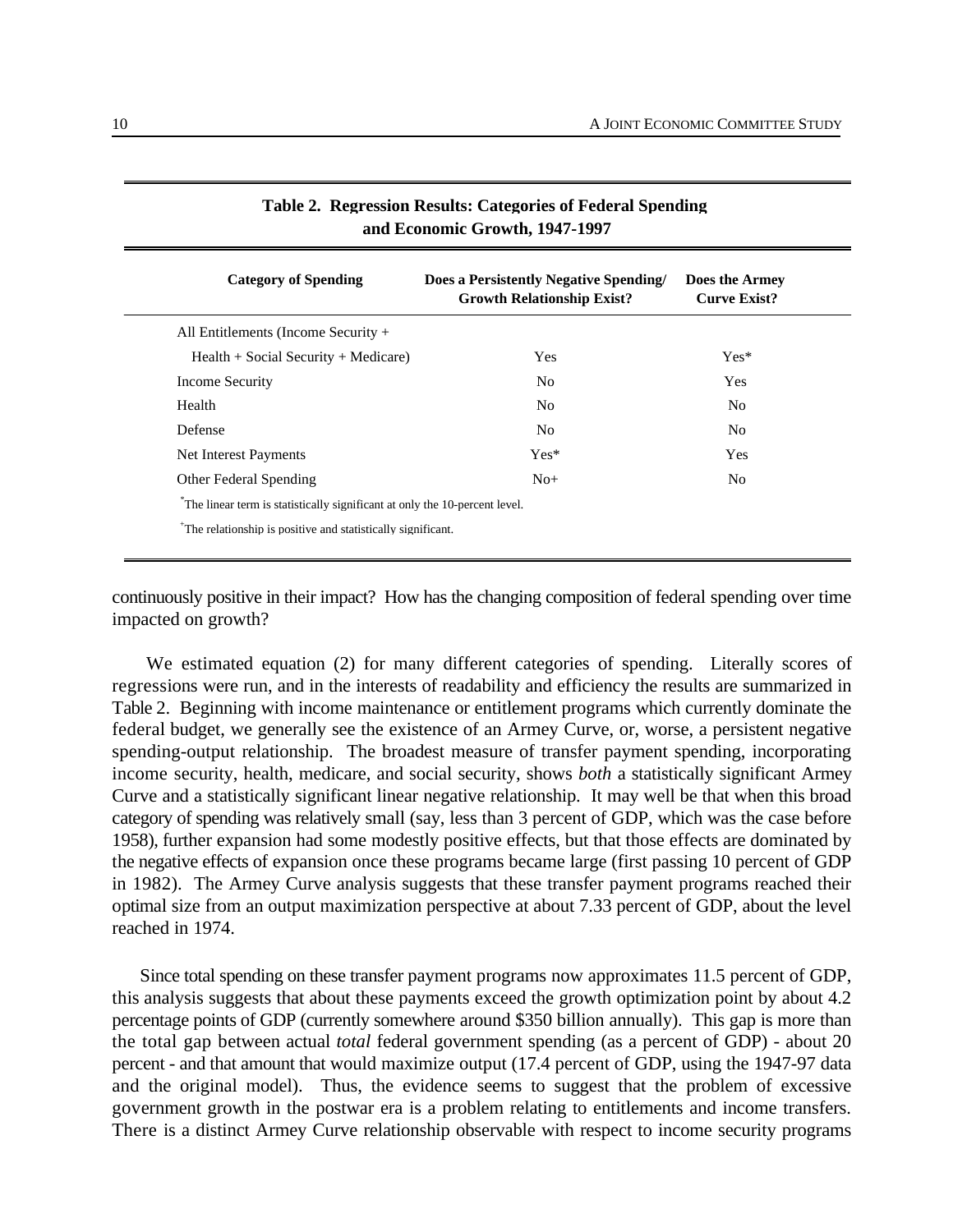| Table 3. Components of Federal Spending, 1947-1997,<br>as Percent of Total |      |                                                       |                |                                        |              |
|----------------------------------------------------------------------------|------|-------------------------------------------------------|----------------|----------------------------------------|--------------|
|                                                                            | Year | <b>Major Transfer Payments</b><br>and Income Security | <b>Defense</b> | <b>Net Interest</b><br><b>Payments</b> | <b>Other</b> |
|                                                                            | 1947 | 10.14%                                                | 37.10%         | 12.17%                                 | 40.58%       |
|                                                                            | 1960 | 21.48%                                                | 52.16%         | 7.48%                                  | 18.87%       |
|                                                                            | 1970 | 29.70%                                                | 41.77%         | 7.36%                                  | 21.17%       |
|                                                                            | 1980 | 44.07%                                                | 22.68%         | 8.88%                                  | 24.37%       |
|                                                                            | 1985 | 43.96%                                                | 26.70%         | 13.68%                                 | 15.66%       |
|                                                                            | 1990 | 44.01%                                                | 23.88%         | 14.70%                                 | 14.70%       |
|                                                                            | 1996 | 55.71%                                                | 17.03%         | 15.45%                                 | 11.81%       |

(AFDC, food stamps, etc.). There is no statistically significant relationship between spending on health and output.

Turning to other parts of the federal budget, the data do not conform to either an Armey Curve or a linear relationship between defense spending and output. The simple linear relationship is negative, but not statistically significant. The findings seem to call into some question the suggestion that "imperial overreach" may be contributing to U.S. economic decline.<sup>8</sup> Interest payments on the national debt, actually another form of transfer payments, seem to have a negative impact. A simple negativelinear relationship between interest payments and output is marginally significant (at the 10 percent level), whereas the Armey Curve relationship is highly significant. The only category of federal spending, which shows some *positive* relationship with output, is the "other" category, a residual category that includes such things as educational, highway, environmental, agricultural, and foreign aid spending.

While the growth in government beyond its optimal size may be an important factor in the growth slowdown observed in the past decade, one factor has been the compositional shift in federal spending, indicated in Table 3. The types of federal spending growing in relative importance over time - transfer payments for income maintenance or interest on the federal debt - are precisely those programs showing a significant negative relationship to output. The programs having a benign or even positive impact on output growth, notably defense and "other," have declined sharply in relative importance.

All of this suggests that from the standpoint of enhancing the growth in the production of goods and services, a budget strategy would:

See, for example, Paul Kennedy, *The Rise and Fall of the Great Powers* (New York: <sup>8</sup> Random House, 1987) for an extended discussion of how empire building can drain resources of powerful nations.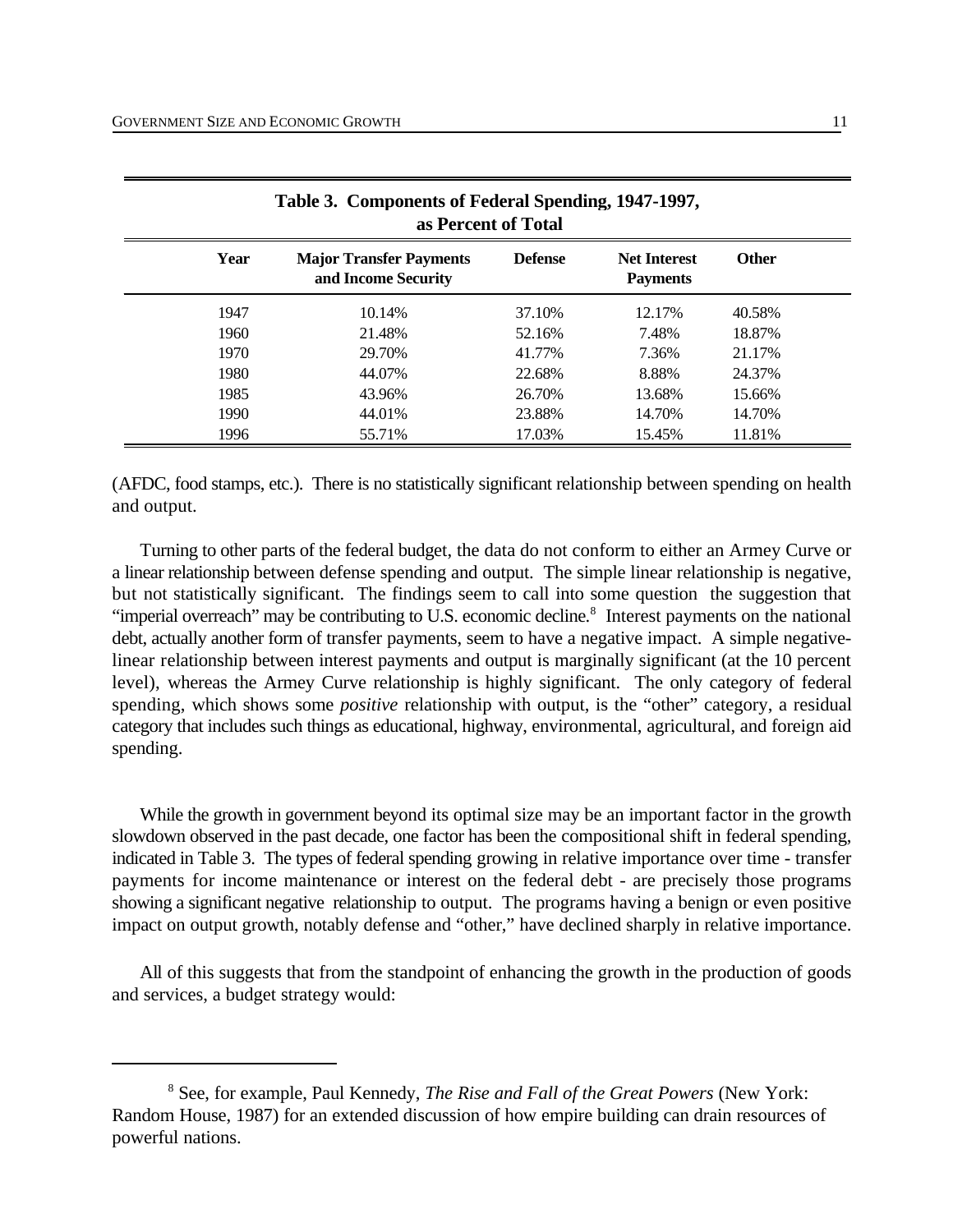1) reduce federal expenditure growth in general below that of total output growth, thereby reducing the claim that federal spending makes on total output;

2) place particular emphasis on containing transfer payments, stopping their growth relative to income and output. These results support the arguments of persons advocating limiting the growth of entitlements.

3) the maintenance of balanced budgets would appear to be useful, inasmuch as that would reduce net interest payments of the federal government as a percent of GDP over time.

#### **STATE AND LOCAL GOVERNMENT AND THE ARMEY CURVE**

One might object that the results above are only for the federal government. Perhaps state and local government spending does not conform to the same pattern. Data limitations prohibit the very long (e.g., back to George Washington's time) analysis, but some examination for the postwar period confirms the presence of an Armey Curve.

As Figure 4 illustrates, state and local spending as a percent of GDP has risen consistently in the postwar era, rising from 5.2 percent in 1946 to 9.9 percent in 1960, to 13.3 percent by 1980, and to 15.7 percent in 1993. Thus, in less than one-half of a century, the proportion tripled, with the state and local government spending 10 percentage points more of GDP in 1993 than 47 years earlier.

Looking at data for 1957 to 1993 and relating the five-year change in real GDP to the five-year average of



state and local governmental general expenditures as a percent of GDP and the square of that term, we obtain:9

<sup>&</sup>lt;sup>9</sup> Data for state and local expenditures are from the 1997 *Economic Report of the President*, p. 397. Data are not available on a consistent annual basis for prior to 1952, and given the five-year period used, the analysis is confined to years after 1957. The data as reported in the *Economic Report* stop in 1993.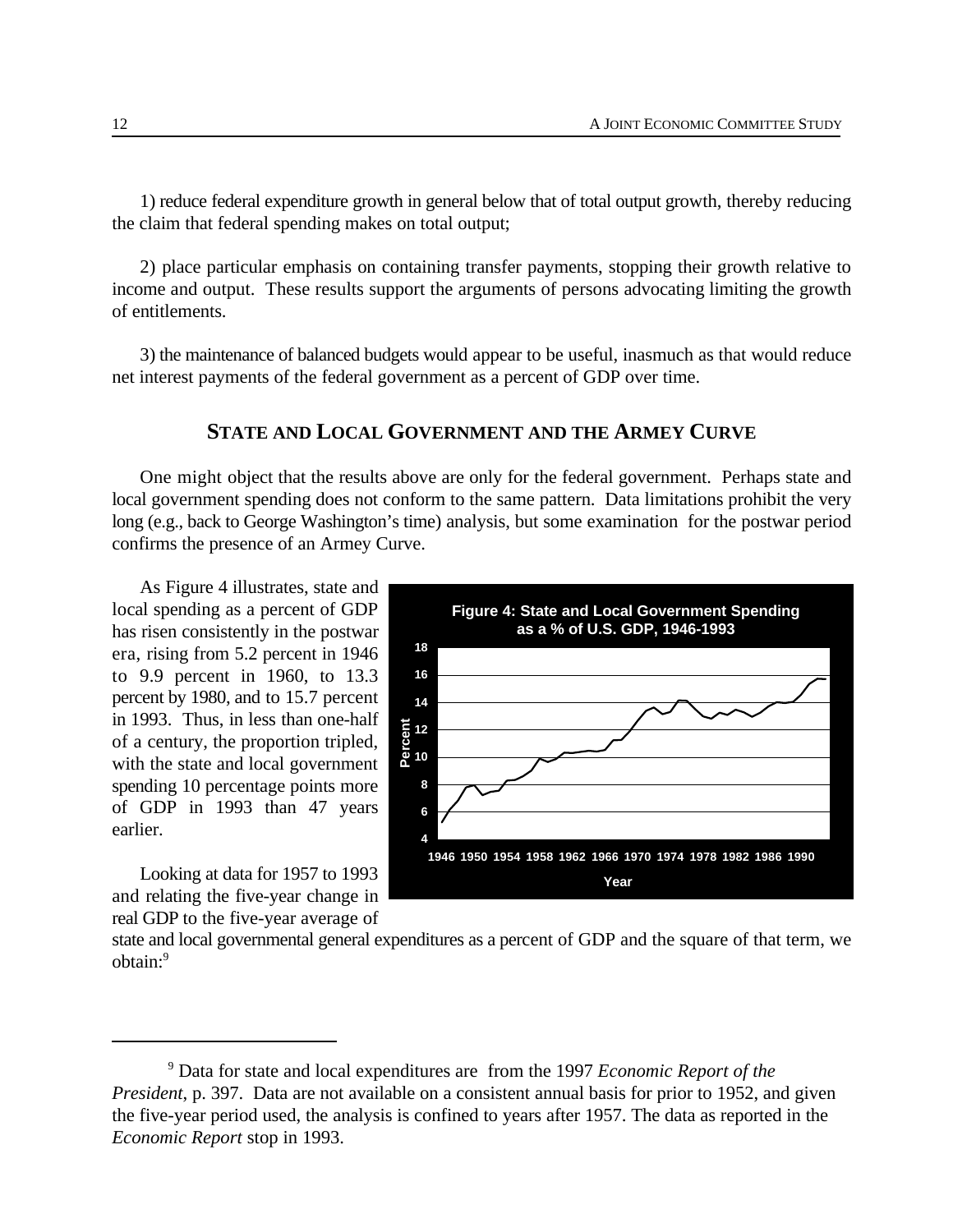(8) 
$$
O = -94.574 + 20.331 G - 0.890 G2, (2.211) (3.070) (3.267) R2 = .550, F = 16.067, D-W = 1.806, ARMA = (1,0).
$$

Again, the Armey Curve relationship is statistically significant at the 1 percent level. The size of state and local government that maximizes the growth rate in GDP is 11.42 percent. Using either the annual or the five-year average data, that proportion was exceeded in 1969. Hence it is not surprising that a statistically significant (at the 1 percent level) *negative* bivariate relationship is observed between state and local spending as a percent of GDP and GDP growth for the 1969-93 period, whereas a *positive* relationship is observed over the period 1950 to 1968.

In 1993, state and local spending was 15.68 percent of GDP, suggesting that a reduction in that spending as a percent of GDP of more than one-fourth would optimize economic growth. Indeed, the evidence is that federal spending, although somewhat excessive from the standpoint of growth maximization, is far closer to the optimum than that of state and local governments. At the same time, however, federal policy plays a major role in the determination of state and local governmental expenditures, as the Medicaid program so well illustrates.

#### **SOME INTERNATIONAL EVIDENCE**

While the analysis about shows a fairly impressive body of evidence supporting the existence of the Armey Curve, it is possible that the results are somewhat spurious. They do not fully account for other factors that might impact output growth. For example, some economic thinkers have argued that economic growth is strongly influenced by cycles of innovation.<sup>10</sup> Perhaps the rise in the relative size of government coincided with, say, a slowdown in the rate of innovation for reasons unrelated to government. Thus, government spending may not be the casual factor in the slowdown in the rate of economic growth. Unfortunately, things like "the level of innovation" are difficult to quantify with much precision.

One thing that can add to our confidence that the Armey Curve phenomenon exists is to replicate our results for other countries. Different nations have different political environments, different spending histories, and different patterns of change in nonobservable variables, such as the pace and pattern of innovation. Moreover, most other advanced industrialized nations have had an even more extensive development of the welfare state in modern times than has the United States. If the Armey Curve relationship is observable in the United States, it should be even more strongly evident in nations

<sup>&</sup>lt;sup>10</sup> The most noted  $20<sup>th</sup>$  century advocate of this view was Joseph Schumpeter. See his *Theory of Economic Development* (Cambridge, MA: Harvard University Press, 1934). Modern day "real business cycle" theorists emphasizing technology and other exogenous shocks are in the Schumpeterian spirit. For a discussion, see Charles Plosser, "Understanding Real Business Cycles," *Journal of Economic Perspectives,* Summer 1989.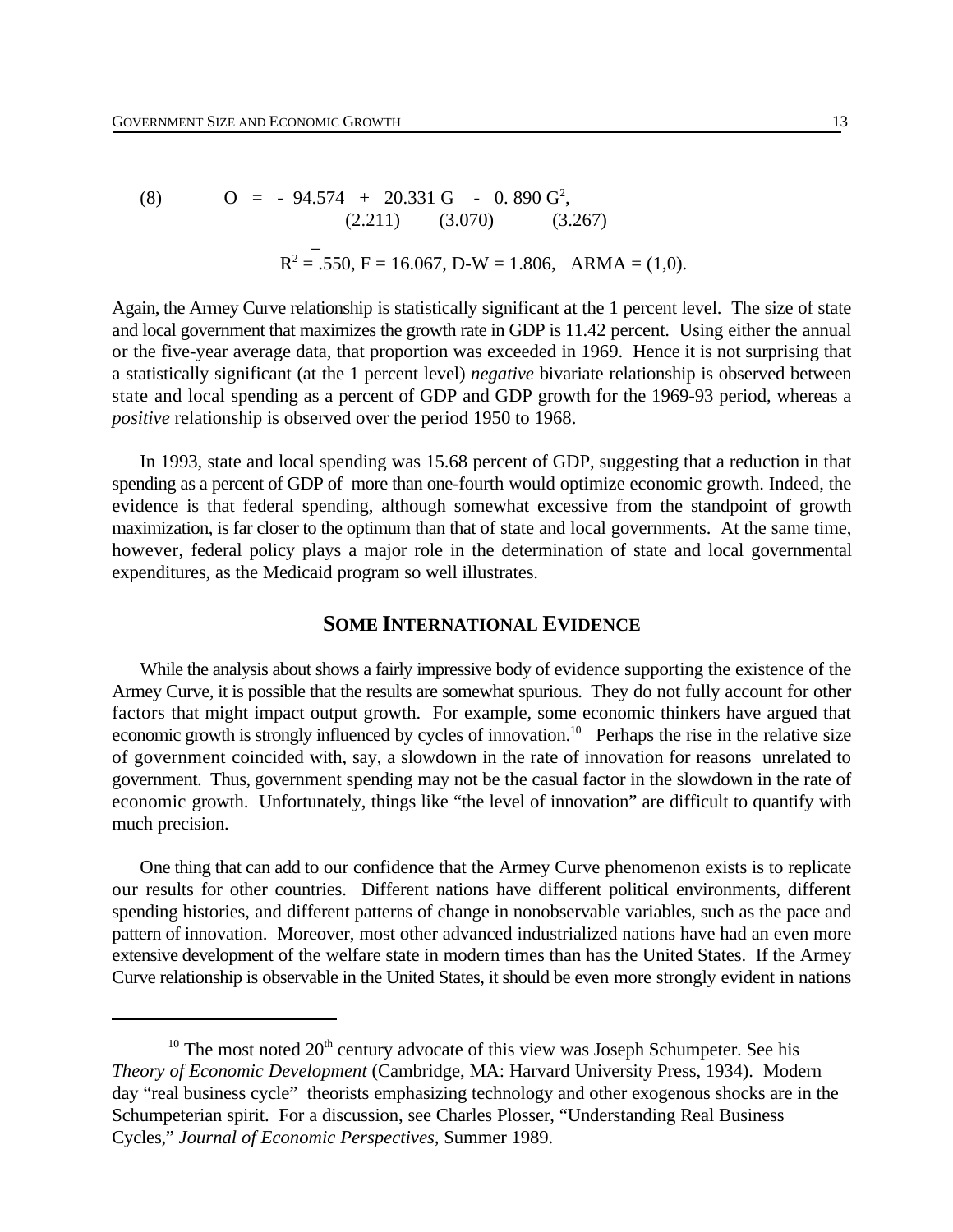where the rise of transfer payments has led to governmental spending at a higher proportion of total output than is the case in the United States.

We obtained data on central government spending, nominal and real national output (gross national product or gross domestic product) for five industrial nations: United Kingdom, Denmark, Italy, Sweden, and Canada. Excepting Canada, in every case data are available for over 100 continuous years. The British data go back to 1830, near the end of the British Industrial Revolution. Italy's statistics began in 1862, at the time of Italian unification and before that nation began its "take-off" into sustained economic growth. The Scandinavian country data begins in 1854 (Denmark) or 1881 (Sweden), before or at the time these nations began their major growth spurt.<sup>11</sup> The data for Canada begin only in  $1926$ .<sup>12</sup>

As Figure 5 shows, the modern growth in the welfare state in some of these nations far outdistances that of the United States. Thus, if an Armey Curve exists in those countries, the negative growth consequences of the welfare state may be far greater than is the case in America.

Table 4 presents results for a model where a 10-year rate of growth in real output is correlated with a 10-year average of the percent of total output absorbed by government spending, *G*, and that variable squared. The results



show that in every single case, an Armey Curve relationship is observed, with both terms in the relationship statistically significant at the 1 percent level. Moreover, governmental spending in every case except Canada in the last year observed was dramatically larger than what the results suggest would optimize the rate of economic growth. In each of the European cases, spending reductions of 40 to 50 percent would seem desirable from the standpoint of growth optimization. For Canada, dramatically smaller (10-15 percent) reductions seem called for, similar to the results obtained for the

<sup>&</sup>lt;sup>11</sup>In his *The Stages of Economic Growth* (Cambridge, U.K.: Cambridge University Press, 1960), Walt W. Rostow dates the British "take-off" to 1783-1802, and the Swedish take-off to 1868-1890 (p. 38). He does not explicitly indicate the Italian or Danish take-off dates.

<sup>&</sup>lt;sup>12</sup>Data were obtained from B.R. Mitchell, ed., *International Historical Statistics*, Third Edition (New York: Stockton Press, 1992). The data end in 1988. Because of some inconsistencies between the Mitchell and other data sources, it was decided not to update the data to include the early 1990s. In any case, virtually all the rise in the modern welfare state had occurred by the early 1980s.